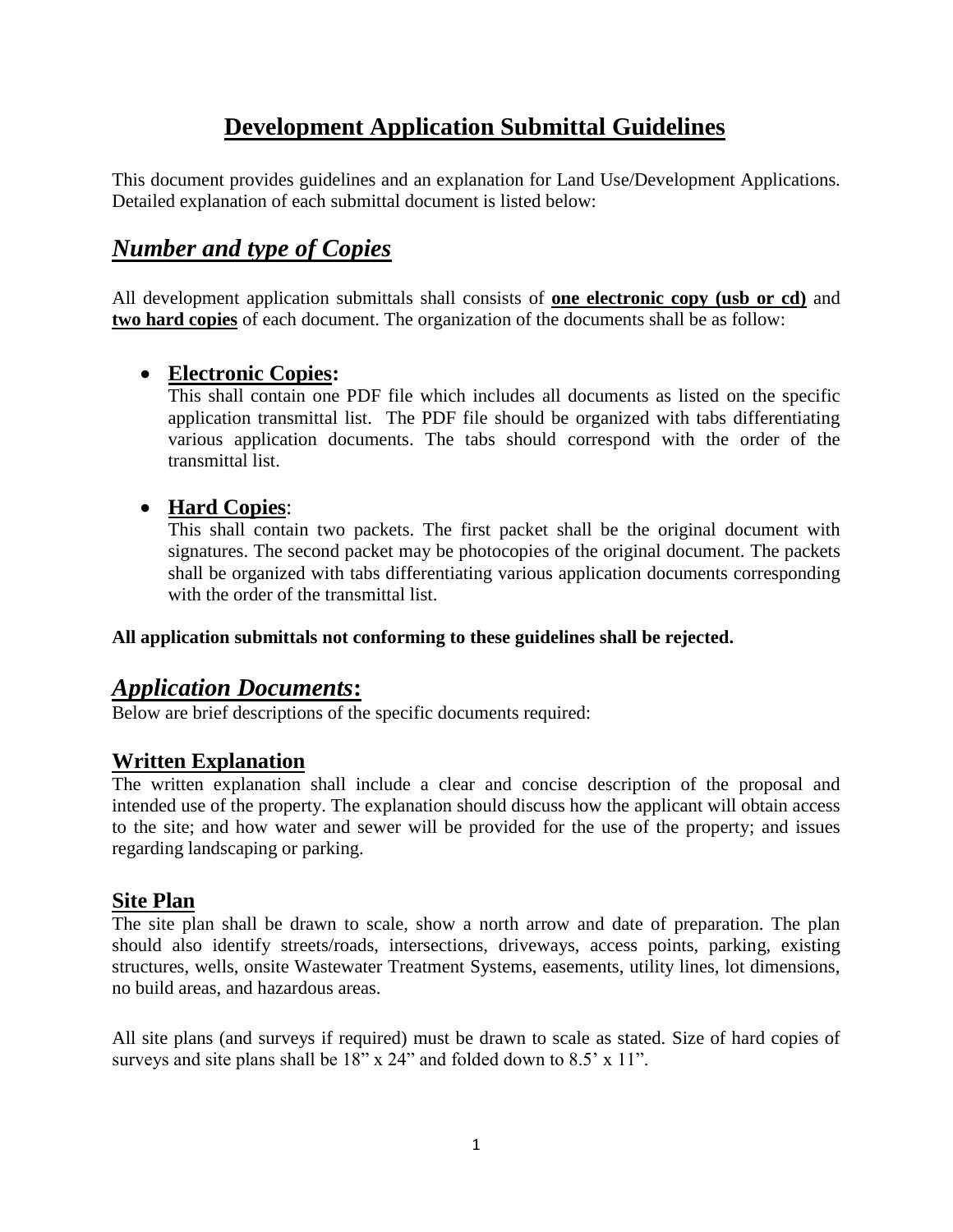## **Proof of Ownership**

This document may consist of a current deed for the subject property or a title commitment. A copy of the deed may be found in the Office of the Clerk and Recorder.

A title commitment, prepared by a professional title company, is the document by which a title insurer discloses to all parties connected with a particular real estate transaction, all liens, defects, and burdens and obligations that affect the subject property are free and clear of encumbrances.

#### **Proof of Water**

 This is a written statement from the appropriate water district indicating the district can provide service to the property OR a copy of a current bill from the service provider.

OR

 If a well permit on the property and no connection to water mains are required, a copy of the well permit shall be submitted with the application. A copy of the well permit can be obtained from the Colorado State Division of Water Resources at (303) 866-3587 or visit their webpage.

#### **Proof of Sewer**

 This is a written statement from the appropriate sanitation district indicating the district can provide service to the property OR a copy of a current bill from the service provider.

OR

 A written statement from Tri-County Health indicating the viability of obtaining Onsite Wastewater Treatment Systems. You can contact Tri-County at 303-288-6816 (Commerce City) or 303-341-9370 (Aurora)

### **Proof of Utilities**

 This is a written statement from the appropriate utility provider indicating the provider can provide service to the property.

OR

• Copy of a current bill from service provider.

## **Proof of Taxes Paid**

This is proof all taxes on the property have been paid. For information on how to obtain this document, please contact the Adams County Treasurer's Office or visit their webpage at [\(http://adcogov.org/index.aspx?NID=812\)](http://adcogov.org/index.aspx?NID=812) to print a copy of the tax certificate.